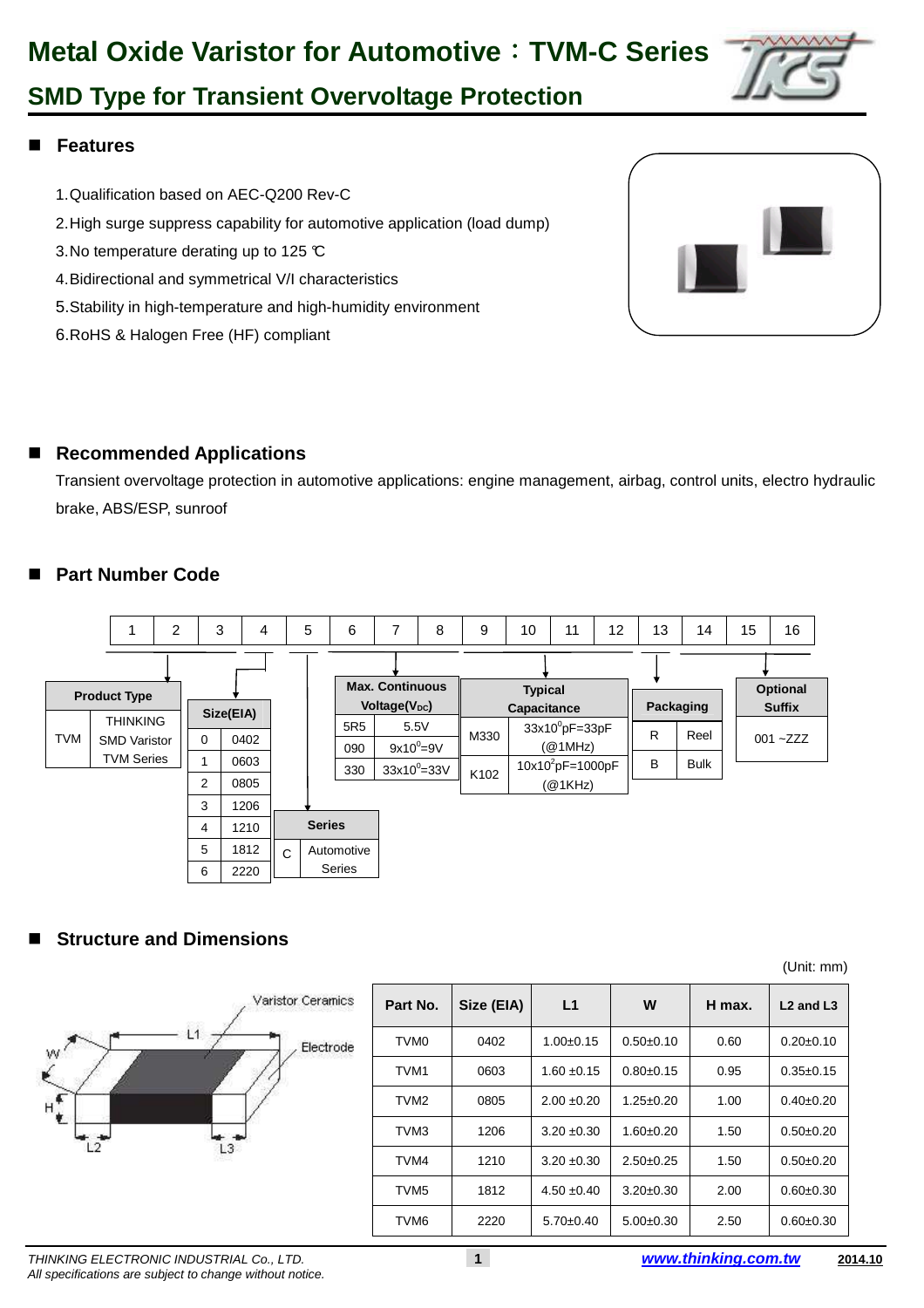

### **Electrical Characteristics**

### - **0402 Series**

| Type.                | Varistor<br>Voltage |          | Max.<br>Continuous<br>Voltage |         | Max.<br>Clamping<br>Voltage<br>$(8/20 \mu s)$ | Max.<br>Surge<br>Current<br>$(8/20 \mu s)$ | Max.<br><b>Typical</b><br>Energy<br>Capacitance<br>$(10/1000\mu s)$ |        |             |              |
|----------------------|---------------------|----------|-------------------------------|---------|-----------------------------------------------|--------------------------------------------|---------------------------------------------------------------------|--------|-------------|--------------|
|                      | $V_{1mA}$           | $V_{AC}$ | $V_{DC}$                      | $V_{P}$ | p                                             | $I_{\text{max}}$                           | $W_{\text{max}}$                                                    | 1KHz   | 1MHz        |              |
|                      | (V)                 | (V)      | (V)                           | (V)     | (A)                                           | (A)                                        | (J)                                                                 | (pF)   | (pF)        | (C)          |
| TVM0C5R5M330R        | $8.8 - 13.2$        | 4        | 5.5                           | 31      |                                               | 4                                          | 0.02                                                                | --     | $33\pm30\%$ |              |
| TVM0C5R5M900R        | $8.8 - 13.2$        | 4        | 5.5                           | 30      | 1                                             | 10                                         | 0.05                                                                | --     | 90±30%      |              |
| <b>TVM0C140K800R</b> | $16 - 21$           | 11       | 14                            | 35      | 1                                             | 10                                         | 0.05                                                                | 80±30% | --          |              |
| <b>TVM0C180M120R</b> | $22 - 28$           | 14       | 18                            | 55      | 1                                             | 2                                          | 0.03                                                                | --     | $12\pm30\%$ | $-55 - +125$ |
| <b>TVM0C180M400R</b> | $22 - 28$           | 14       | 18                            | 50      | 1                                             | 20                                         | 0.05                                                                | --     | $40\pm30\%$ |              |
| <b>TVM0C180M500R</b> | $22 - 28$           | 14       | 18                            | 50      | 1                                             | 20                                         | 0.05                                                                | --     | 50±30%      |              |
| TVM0C180M600R        | $22 - 28$           | 14       | 18                            | 50      | $\mathbf{1}$                                  | 20                                         | 0.05                                                                | --     | $60\pm30\%$ |              |
| <b>TVM0C180M650R</b> | $22 - 28$           | 14       | 18                            | 50      | 1                                             | 20                                         | 0.05                                                                | --     | 65±30%      |              |

#### $\bullet$ **0603 Series**

| Type.                | Varistor<br>Voltage | Continuous<br>Voltage | Max.     | Max.<br>Voltage | Clamping<br>$(8/20 \mu s)$ | Max.<br>Surge<br>Current<br>$(8/20 \mu s)$ | Max.<br><b>Typical</b><br>Energy<br>Capacitance<br>$(10/1000\mu s)$ |                          |             | Operating<br>Temp.<br>Range |
|----------------------|---------------------|-----------------------|----------|-----------------|----------------------------|--------------------------------------------|---------------------------------------------------------------------|--------------------------|-------------|-----------------------------|
|                      | $V_{1mA}$           | $V_{AC}$              | $V_{DC}$ | $V_{P}$         | $ _{\mathsf{P}}$           | $I_{\text{max}}$                           | $W_{\text{max}}$                                                    | 1KHz                     | 1MHz        |                             |
|                      | (V)                 | (V)                   | (V)      | (V)             | (A)                        | (A)                                        | (J)                                                                 | (pF)                     | (pF)        | (C)                         |
| TVM1C5R5M271R        | $8 - 12$            | 4                     | 5.5      | 25              | $\mathbf{1}$               | 20                                         | 0.1                                                                 | $\overline{\phantom{a}}$ | 270±30%     |                             |
| <b>TVM1C090M491R</b> | $11 - 16$           | $\overline{7}$        | 9        | 29              | 1                          | 30                                         | 0.1                                                                 | $\overline{\phantom{a}}$ | 490±30%     |                             |
| <b>TVM1C180M120R</b> | $23 - 30$           | 14                    | 18       | 55              | 1                          | 2                                          | 0.03                                                                | $\overline{\phantom{a}}$ | $12\pm30\%$ |                             |
| <b>TVM1C180K150R</b> | $23 - 30$           | 14                    | 18       | 55              | 1                          | 2                                          | 0.03                                                                | $15 + 30%$               | --          |                             |
| <b>TVM1C180M150R</b> | $23 - 30$           | 14                    | 18       | 55              | 1                          | 2                                          | 0.03                                                                | $\overline{\phantom{a}}$ | 15±30%      | $-55 - +125$                |
| <b>TVM1C220K530R</b> | $25 - 40$           | 17                    | 22       | 50              | 1                          | 30                                         | 0.105                                                               | $53\pm30\%$              | --          |                             |
| TVM1C220K101R        | $25 - 33$           | 17                    | 22       | 50              | 1                          | 30                                         | 0.1                                                                 | 100±30%                  | --          |                             |
| <b>TVM1C260M111R</b> | $31 - 38$           | 20                    | 26       | 60              | $\mathbf{1}$               | 30                                         | 0.1                                                                 | $\overline{\phantom{a}}$ | 110±30%     |                             |
| <b>TVM1C310K900R</b> | $35.1 - 42.9$       | 25                    | 31       | 67              | 1                          | 30                                         | 0.3                                                                 | 90±30%                   | --          |                             |
| TVM1C320M100R        | $51.9 - 70.1$       | 25                    | 32       | 120             | 1                          | 5                                          | 0.05                                                                | $- -$                    | $10\pm30\%$ |                             |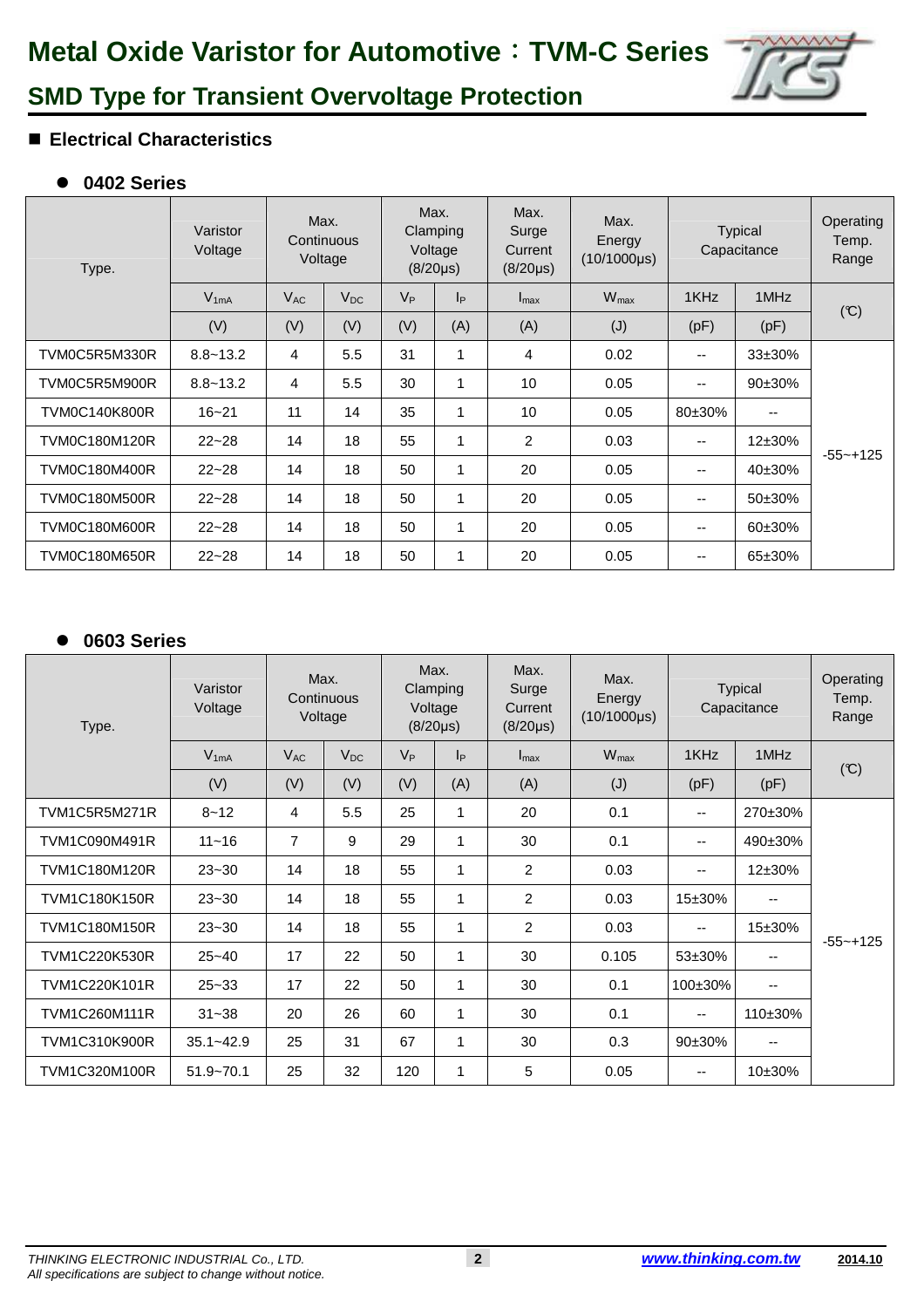

### - **0805 Series**

| Type.                | Max.<br>Varistor<br>Continuous<br>Voltage<br>Voltage |          |          | Max.<br>Clamping<br>Voltage<br>$(8/20 \mu s)$ |     | Max.<br>Surge<br>Current<br>$(8/20 \mu s)$ | Max.<br>Energy<br>$(10/1000\mu s)$ | <b>Typical</b><br>Capacitance | V <sub>jump</sub><br>(5min) | W <sub>LD</sub><br>(10x) | Operating<br>Temp.<br>Range |
|----------------------|------------------------------------------------------|----------|----------|-----------------------------------------------|-----|--------------------------------------------|------------------------------------|-------------------------------|-----------------------------|--------------------------|-----------------------------|
|                      | $V_{1mA}$                                            | $V_{AC}$ | $V_{DC}$ | V <sub>P</sub>                                | Iр  | $I_{\text{max}}$                           | $W_{\text{max}}$                   | 1KHz                          |                             |                          |                             |
|                      | (V)                                                  | (V)      | (V)      | (V)                                           | (A) | (A)                                        | (J)                                | (pF)                          | (V)                         | (J)                      | (C)                         |
| TVM2C160K651R        | $21.6 - 26.4$                                        | 12       | 16       | 40                                            |     | 120                                        | 0.3                                | 650±20%                       | 24.5                        | $\mathbf{1}$             |                             |
| TVM2C180K651R        | $23 - 28$                                            | 14       | 18       | 44                                            |     | 120                                        | 0.3                                | 650±20%                       | 24.5                        | $\mathbf{1}$             |                             |
| <b>TVM2C180K751R</b> | $23 - 28$                                            | 14       | 18       | 44                                            |     | 120                                        | 0.3                                | 750±20%                       | 24.5                        | $\mathbf{1}$             | $-55 - +125$                |
| TVM2C260K501R        | $29.7 - 36.3$                                        | 20       | 26       | 56                                            |     | 80                                         | 0.3                                | 500±20%                       | 27                          |                          |                             |
| TVM2C310K251R        | $35.1 - 42.9$                                        | 25       | 31       | 67                                            |     | 80                                         | 0.3                                | 250±20%                       | 29                          | 0.5                      |                             |

#### $\bullet$ **1206 Series**

| Varistor<br>Voltage<br>Type. |               | Max.<br>Continuous<br>Voltage |          | Max.<br>Clamping<br>Voltage<br>$(8/20 \mu s)$ |     | Max.<br>Surge<br>Current<br>$(8/20\mu s)$ | Max.<br>Energy<br>$(10/1000\mu s)$ | Typical<br>Capacitance | $V_{jump}$<br>(5min) | <b>W<sub>LD</sub></b><br>(10x) | Operating<br>Temp.<br>Range |
|------------------------------|---------------|-------------------------------|----------|-----------------------------------------------|-----|-------------------------------------------|------------------------------------|------------------------|----------------------|--------------------------------|-----------------------------|
|                              | $V_{1mA}$     | $V_{AC}$                      | $V_{DC}$ | $V_{P}$                                       | p   | $I_{\text{max}}$                          | $W_{\text{max}}$                   | 1KHz                   |                      |                                |                             |
|                              | (V)           | (V)                           | (V)      | (V)                                           | (A) | (A)                                       | (J)                                | (pF)                   | (V)                  | (J)                            | (C)                         |
| TVM3C160K102R                | $21.6 - 26.4$ | 12                            | 16       | 40                                            |     | 200                                       | 0.6                                | 1000±20%               | 24.5                 | 1.5                            |                             |
| TVM3C180K102R                | 22.95~28.05   | 14                            | 18       | 42                                            |     | 150                                       | 0.6                                | 1000±20%               | 24.5                 | 1.5                            |                             |
| TVM3C340K551R                | $42.3 - 51.7$ | 26                            | 34       | 77                                            |     | 200                                       | 0.4                                | 550±20%                | 50                   | 1.5                            | $-55 - +125$                |
| TVM3C450K301R                | $50.4 - 61.6$ | 35                            | 45       | 90                                            |     | 100                                       | 0.4                                | 300±20%                | 59                   | 1.2                            |                             |
| TVM3C480K271R                | $55.8 - 68.2$ | 37                            | 48       | 100                                           |     | 100                                       | 0.4                                | 270±20%                | 59                   | 1.2                            |                             |
| TVM3C560K251R                | $61.2 - 74.8$ | 40                            | 56       | 110                                           |     | 100                                       | 0.5                                | 250±20%                | 65                   | 1.5                            |                             |

#### $\bullet$ **1210 Series**

| Type.         | Varistor<br>Voltage | Max.<br>Continuous<br>Voltage |          | Max.<br>Clamping<br>Voltage<br>$(8/20\mu s)$ |     | Max.<br>Surge<br>Current<br>$(8/20 \mu s)$ | Max.<br>Energy<br>$(10/1000\mu s)$ | <b>Typical</b><br>Capacitance | V <sub>jump</sub><br>(5min) | W <sub>LD</sub><br>(10x) | Operating<br>Temp.<br>Range |
|---------------|---------------------|-------------------------------|----------|----------------------------------------------|-----|--------------------------------------------|------------------------------------|-------------------------------|-----------------------------|--------------------------|-----------------------------|
|               | $V_{1mA}$           | $V_{AC}$                      | $V_{DC}$ | $V_{P}$                                      | Iр  | $I_{\text{max}}$                           | $W_{\text{max}}$                   | 1KHz                          | (V)                         |                          | (C)                         |
|               | (V)                 | (V)                           | (V)      | (V)                                          | (A) | (A)                                        | (J)                                | (pF)                          |                             | $(\mathsf{J})$           |                             |
| TVM4C160K242R | $21.6 - 26.4$       | 12                            | 16       | 40                                           | 2.5 | 400                                        | 1.6                                | 2400±20%                      | 24.5                        | 3                        |                             |
| TVM4C180K312R | 22.95~28.05         | 14                            | 18       | 42                                           | 2.5 | 500                                        | 1.6                                | 3100±20%                      | 27.5                        | 3                        | $-55 - +125$                |
| TVM4C260K152R | $29.7 - 36.3$       | 20                            | 26       | 54                                           | 2.5 | 400                                        | 1.9                                | 1500±20%                      | 27                          | 3                        |                             |
| TVM4C310K122R | $35.1 - 42.9$       | 25                            | 31       | 65                                           | 2.5 | 300                                        | 1.7                                | 1200±20%                      | 29                          | 3                        |                             |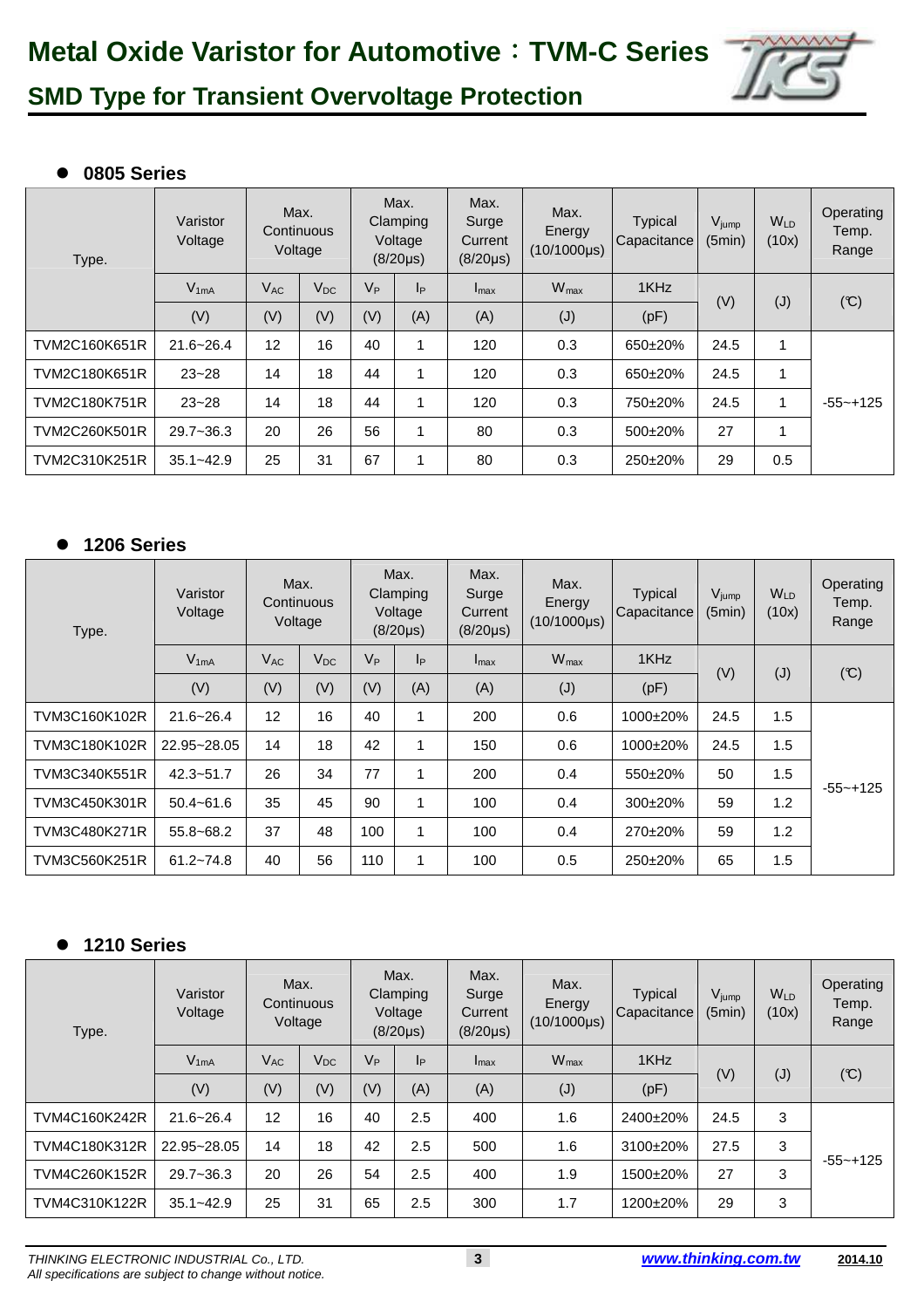

#### $\bullet$ **1812 Series**

| Type.                | Varistor<br>Voltage | Max.<br>Continuous | Voltage  | Max.<br>Clamping<br>Voltage<br>$(8/20\mu s)$ |     | Max.<br>Surge<br>Current<br>$(8/20\mu s)$ | Max.<br>Energy<br>$(10/1000\mu s)$ | <b>Typical</b><br>Capacitance | V <sub>jump</sub><br>(5min) | WLD<br>(10x) | Operating<br>Temp.<br>Range |
|----------------------|---------------------|--------------------|----------|----------------------------------------------|-----|-------------------------------------------|------------------------------------|-------------------------------|-----------------------------|--------------|-----------------------------|
|                      | $V_{1mA}$           | $V_{AC}$           | $V_{DC}$ | $V_{P}$                                      | IP  | $I_{\text{max}}$                          | $W_{\text{max}}$                   | 1KHz                          |                             |              |                             |
|                      | (V)                 | (V)                | (V)      | (V)                                          | (A) | (A)                                       | (J)                                | (pF)                          | (V)                         | (J)          | $(\mathcal{C})$             |
| <b>TVM5C160K452R</b> | $21.6 - 26.4$       | 12                 | 16       | 40                                           | 5   | 800                                       | 2.4                                | 4500±20%                      | 24.5                        | 6            | $-55 - +125$                |
| <b>TVM5C300K172R</b> | $35 - 43$           | 23                 | 30       | 77                                           | 5   | 600                                       | 3.8                                | 1700±20%                      | 45                          | 6            |                             |

#### $\bullet$ **2220 Series**

| Type.         | Varistor<br>Voltage | Max.<br>Continuous<br>Voltage |          | Max.<br>Clamping<br>Voltage<br>$(8/20 \mu s)$ |     | Max.<br>Surge<br>Current<br>$(8/20 \mu s)$ | Max.<br>Energy<br>$(10/1000\mu s)$ | <b>Typical</b><br>Capacitance | $V_{jump}$<br>(5min) | <b>W<sub>LD</sub></b><br>(10x) | Operating<br>Temp.<br>Range |
|---------------|---------------------|-------------------------------|----------|-----------------------------------------------|-----|--------------------------------------------|------------------------------------|-------------------------------|----------------------|--------------------------------|-----------------------------|
|               | $V_{1mA}$           | $V_{AC}$                      | $V_{DC}$ | V <sub>P</sub>                                | Iр  | Imax                                       | $W_{\text{max}}$                   | 1KHz                          |                      |                                |                             |
|               | (V)                 | (V)                           | (V)      | (V)                                           | (A) | (A)                                        | (J)                                | (pF)                          | (V)                  | $(\mathsf{J})$                 | $(\mathfrak{C})$            |
| TVM6C160K103R | $21.6 - 26.4$       | 12                            | 16       | 42                                            | 10  | 1200                                       | 5.8                                | 10000±20%                     | 24.5                 | 12                             | $-55 - +125$                |
| TVM6C160K203R | $21.6 - 26.4$       | 12                            | 16       | 42                                            | 10  | 1200                                       | 10                                 | 20000±20%                     | 24.5                 | 25                             |                             |



### **Power Derating Curve** <br>■ **Surge Current Standard Waveform**

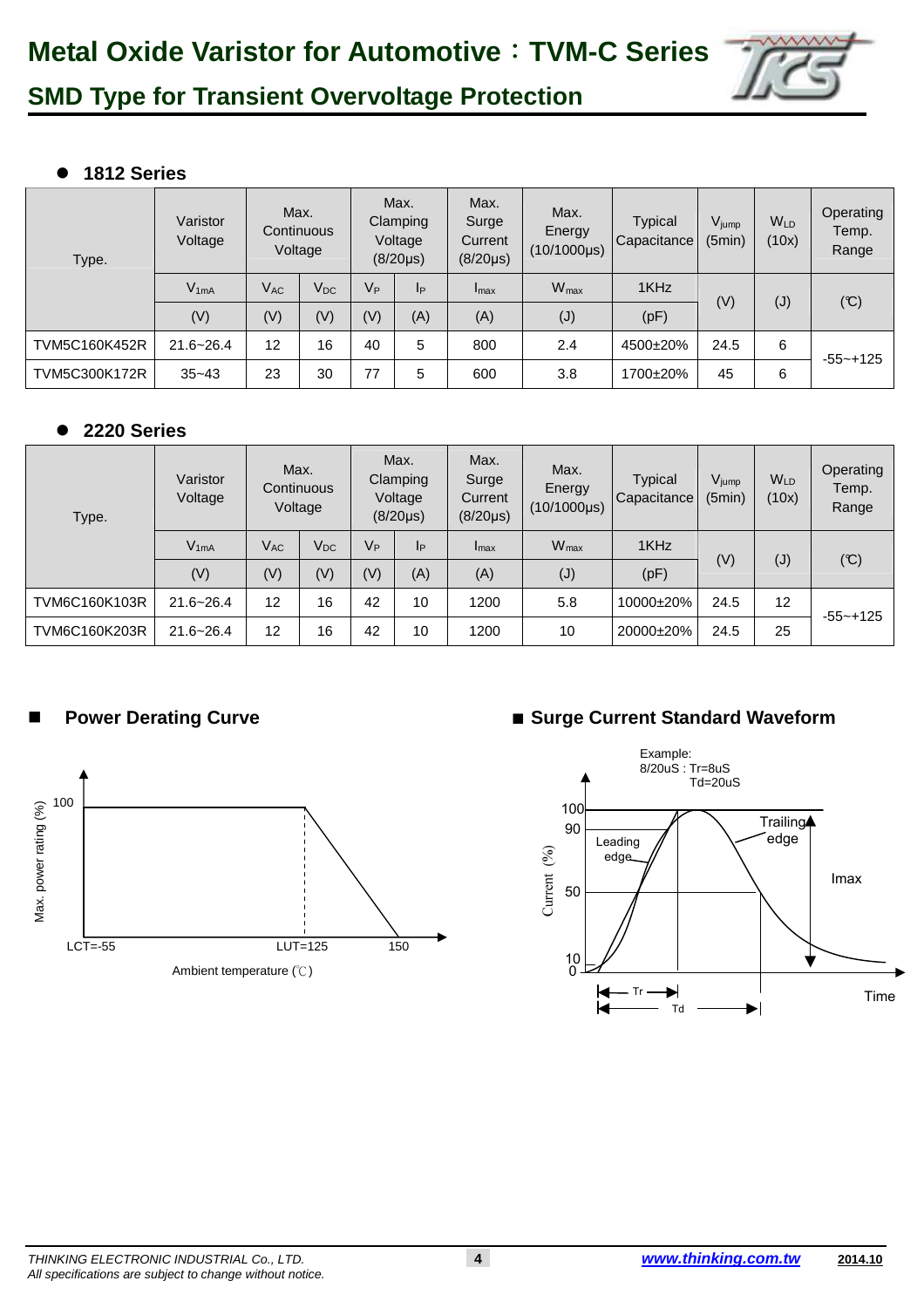

- Soldering Recommendation
	- **IR-Reflow Soldering Profile**



### **• Reworking Conditions with Soldering Iron**

| <b>Item</b>                       | <b>Conditions</b>    |
|-----------------------------------|----------------------|
| Temperature of Soldering Iron-tip | $360^{\circ}$ (max.) |
| Soldering Time                    | $3$ sec (max.)       |
| Diameter of Soldering Iron-tip    | $\Phi$ 3mm (max.)    |

Caution: Do not touch the component surface with soldering iron directly to prevent it from damage.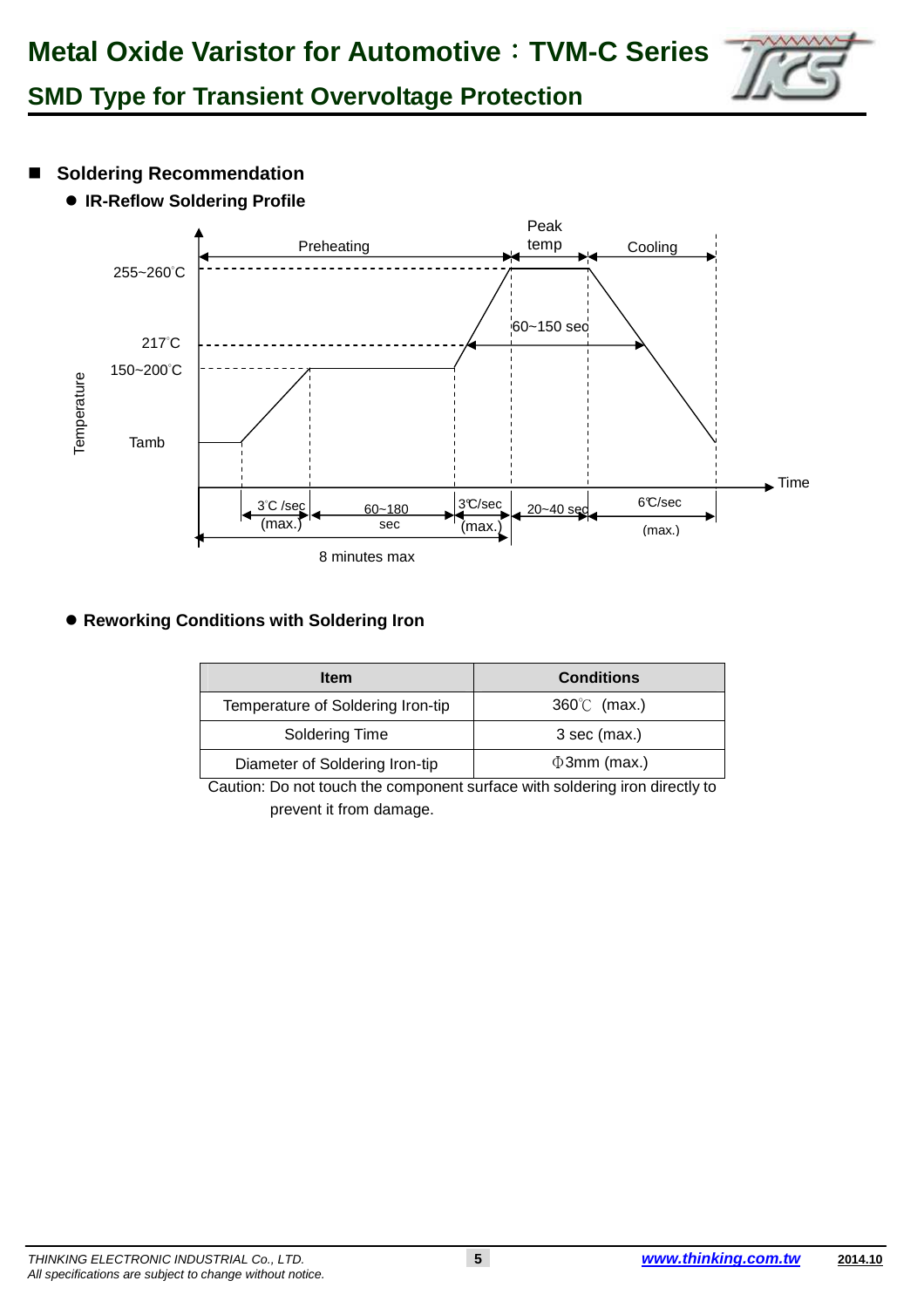

**Recommended Soldering Pad Dimensions** 



| <b>Size</b> | $Z$ (mm) | $G$ (mm) | $X$ (mm) | $Y$ (mm) |
|-------------|----------|----------|----------|----------|
| 0402        | 1.7      | 0.5      | 0.6      | 0.6      |
| 0603        | 3.0      | 1.0      | 1.0      | 1.0      |
| 0805        | 3.4      | 1.0      | 1.4      | 1.2      |
| 1206        | 4.5      | 2.1      | 1.8      | 1.2      |
| 1210        | 4.5      | 2.1      | 2.8      | 1.2      |
| 1812        | 6.0      | 3.0      | 3.6      | 1.5      |
| 2220        | 7.2      | 4.2      | 5.5      | 1.5      |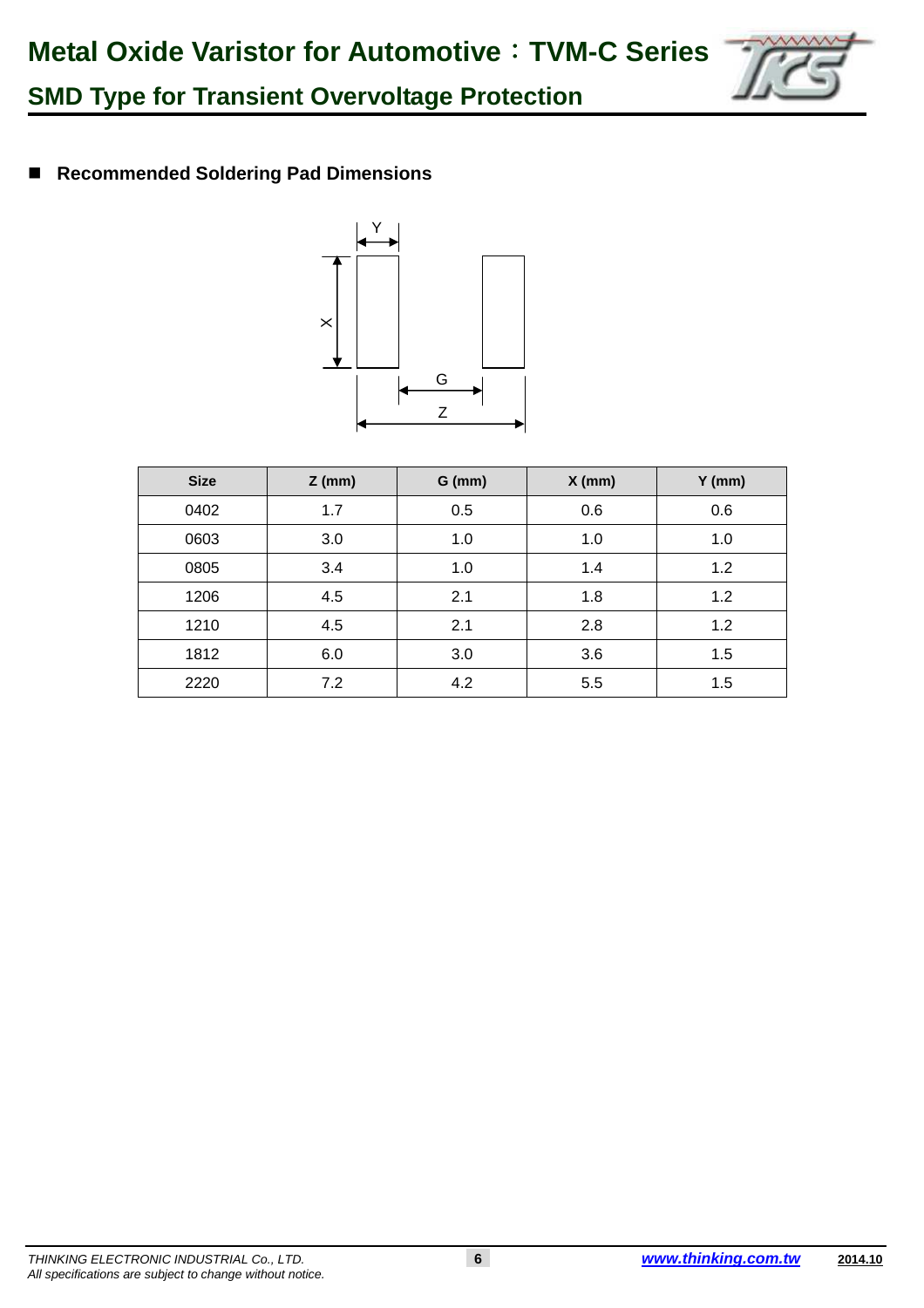

### ■ Reliability (based on AEC-Q200 Rev-C)

| <b>Item</b>                                   | <b>Standard</b>            |                                                                                                                                                                                                                                                                                                                                                                                                                                                                        |  | <b>Test conditions / Methods</b>                                              |                                                  | <b>Specifications</b> |  |                                                                   |
|-----------------------------------------------|----------------------------|------------------------------------------------------------------------------------------------------------------------------------------------------------------------------------------------------------------------------------------------------------------------------------------------------------------------------------------------------------------------------------------------------------------------------------------------------------------------|--|-------------------------------------------------------------------------------|--------------------------------------------------|-----------------------|--|-------------------------------------------------------------------|
| <b>High Temperature</b><br>Exposure (Storage) | MIL-STD-202<br>Method 108  | Test temp.: 150 +3/-0℃                                                                                                                                                                                                                                                                                                                                                                                                                                                 |  | Duration: 1000 h Unpowered                                                    | Measurement at 24±2 hours after test conclusion. |                       |  | No visible damage<br>$\triangle V_{1mA}$ / $V_{1mA}$   $\leq$ 10% |
| Temperature<br>Cycling                        | JESD22<br>Method<br>JA-104 | Lower test temp. : -40 +0/-3 $^{\circ}$ C<br>Upper test temp.: $125 + 3/-0$ °C<br>Soak time at lower or upper temp. : 1 min<br>Cycle time: 2 Cycles/hr<br>Number of cycles: 1000<br>Measurement at 24±2 hours after test conclusion.                                                                                                                                                                                                                                   |  | No visible damage<br>$\vert \triangle V_{1m} A V_{1m} \vert \leq 10\%$        |                                                  |                       |  |                                                                   |
| Moisture<br>Resistance                        | MIL-STD-202<br>Method 106  | Duration of 1 cycle: 24 h<br>Number of cycles: 10, Unpowered<br>Measurement at 24±2 hours after test conclusion.<br>Temp. $(C)$<br>Humidity<br>Period<br><b>Step</b><br><b>Start</b><br>Finish<br>(% )<br>(hr)<br>$\mathbf{1}$<br>25<br>65<br>$90 - 100$<br>2.5<br>$\overline{2}$<br>3<br>$90 - 100$<br>65<br>65<br>3<br>25<br>$80 - 100$<br>2.5<br>65<br>$90 - 100$<br>4<br>25<br>65<br>2.5<br>3<br>5<br>$90 - 100$<br>65<br>65<br>65<br>$80 - 100$<br>6<br>25<br>2.5 |  |                                                                               |                                                  |                       |  | No visible damage<br>$\Delta V_{1mA}$ / $V_{1mA}$ $\leq$ 10%      |
| <b>Biased Humidity</b>                        | MIL-STD-202<br>Method 103  | Test temp.: 85°C<br>Rel. humidity of air: 85%<br>Duration: 1000 h<br>Bias at Working Voltage Vdc.<br>Measurement at 24±2 hours after test conclusion.                                                                                                                                                                                                                                                                                                                  |  | No visible damage<br>$\Delta$ V <sub>1mA</sub> /V <sub>1mA</sub>   $\leq$ 10% |                                                  |                       |  |                                                                   |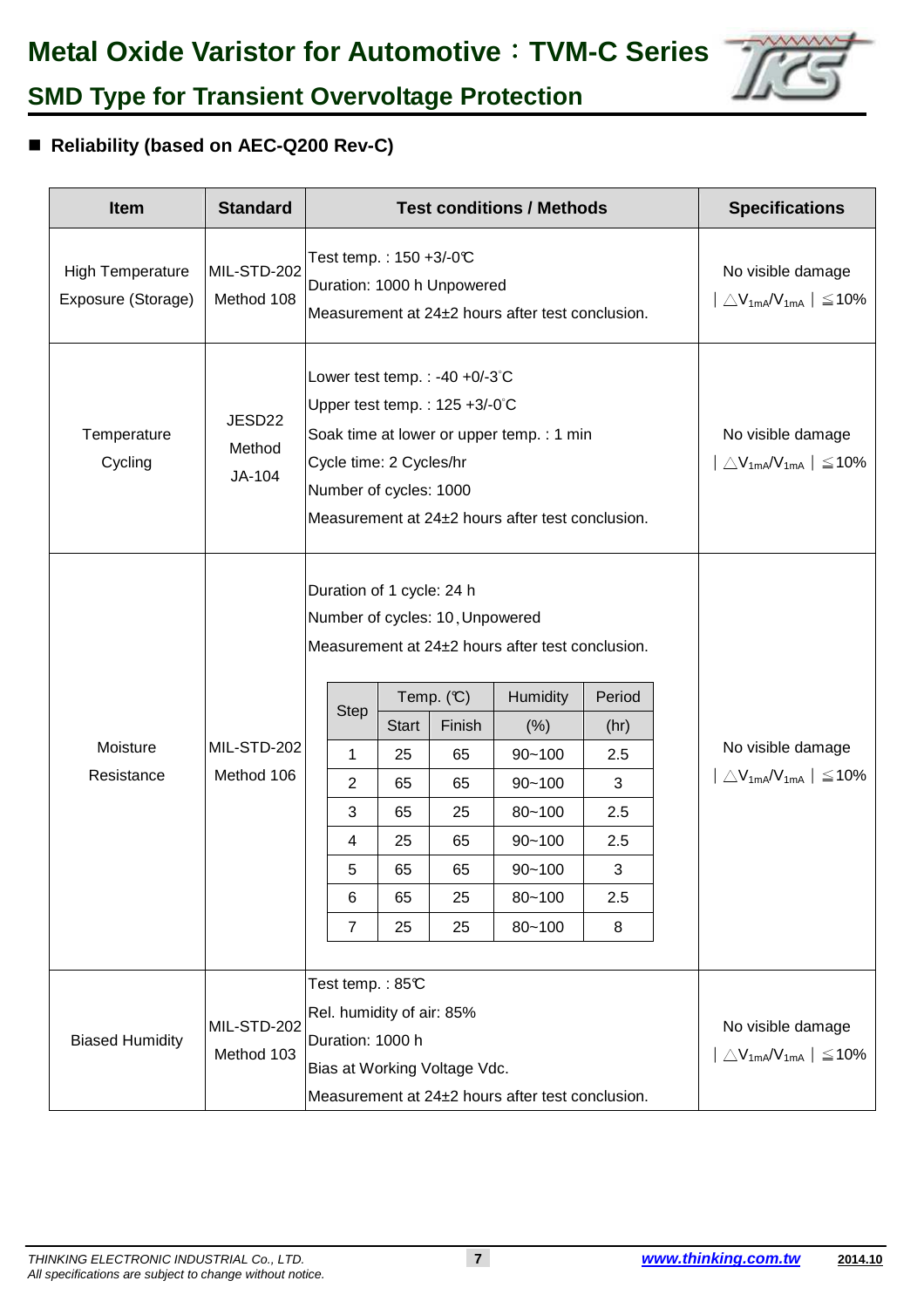## **Metal Oxide Varistor for Automotive**:**TVM-C Series**



## **SMD Type for Transient Overvoltage Protection**

| <b>Item</b>             | <b>Standard</b>                   | <b>Test conditions / Methods</b>                                      | <b>Specifications</b>                                       |
|-------------------------|-----------------------------------|-----------------------------------------------------------------------|-------------------------------------------------------------|
|                         |                                   | Test temp.: 125 +3/-0℃                                                |                                                             |
| <b>Operational Life</b> |                                   | MIL-STD-202 Duration: 1000 h                                          | No visible damage                                           |
|                         |                                   | Method 108 Bias at Working Voltage Vdc.                               | $\triangle V_{1mA}/V_{1mA}$   $\leq$ 10%                    |
|                         |                                   | Measurement at 24±2 hours after test conclusion.                      |                                                             |
| <b>External Visual</b>  | MIL-STD-883<br>Method 2009        | Inspect device construction, marking and workmanship.                 | No visible damage                                           |
| Physical<br>Dimension   | JESD22<br>Method<br><b>JB-100</b> | Verify physical dimensions to the applicable device<br>specification. | Within the specified<br>values                              |
| Resistance to           | MIL-STD-202                       | Per MIL-STD-202 Method 215                                            |                                                             |
|                         | Method 215                        | Solvent 1: 1 part (by volume) of isopropyl alcohol 3 part             | No visible damage                                           |
| Solvents                |                                   | (by volume) of mineral spirits.                                       |                                                             |
|                         |                                   | <b>Test Condition F</b>                                               |                                                             |
|                         |                                   | Peak value: 1500g's                                                   |                                                             |
| <b>Mechanical Shock</b> | MIL-STD                           | Half sine Waveform                                                    | No visible damage                                           |
|                         | $-202 - 213$                      | Normal duration (D): 0.5ms                                            | $\triangle V_{1mA} / V_{1mA}$   $\leq 10\%$                 |
|                         |                                   | In 3 directions perpendicularly intersecting each other               |                                                             |
|                         |                                   | (total 18 times).                                                     |                                                             |
|                         |                                   | Acceleration: 5 g's                                                   |                                                             |
|                         |                                   | MIL-STD-202 Sweep time: 20 min                                        | No visible damage                                           |
| Vibration               |                                   | Method 204   Frequency range: 10 to 2000 Hz                           | $\triangle$ V <sub>1mA</sub> /V <sub>1mA</sub>   $\leq$ 10% |
|                         |                                   | 3x12 cycles                                                           |                                                             |
|                         |                                   | Condition B No pre-heat of samples.                                   |                                                             |
| Resistance to           |                                   | MIL-STD-202 Temperature: $260\pm5$ °C, Time: 10 $\pm$ 1s              | No visible damage                                           |
| Soldering Heat          | Method 210                        | Immersion and emersion rate: 25mm/s ±6 mm/s                           | $\triangle V_{1mA}/V_{1mA}$   $\leq$ 5%                     |
|                         |                                   | Number of heat cycles: 1                                              |                                                             |
|                         |                                   | Lower test temp. : -55 +0/-3 $^{\circ}$ C                             |                                                             |
|                         |                                   | Upper test temp.: $125 + 3/-0$ °C                                     |                                                             |
| <b>Thermal Shock</b>    | MIL-STD-202                       | Maximum transfer time: 20 seconds.                                    | No visible damage                                           |
|                         | Method 107                        | Dwell time: 15 minutes. Air-Air.                                      | $\triangle$ V <sub>1mA</sub> /V <sub>1mA</sub>   $\leq$ 10% |
|                         |                                   | Number of cycles: 300                                                 |                                                             |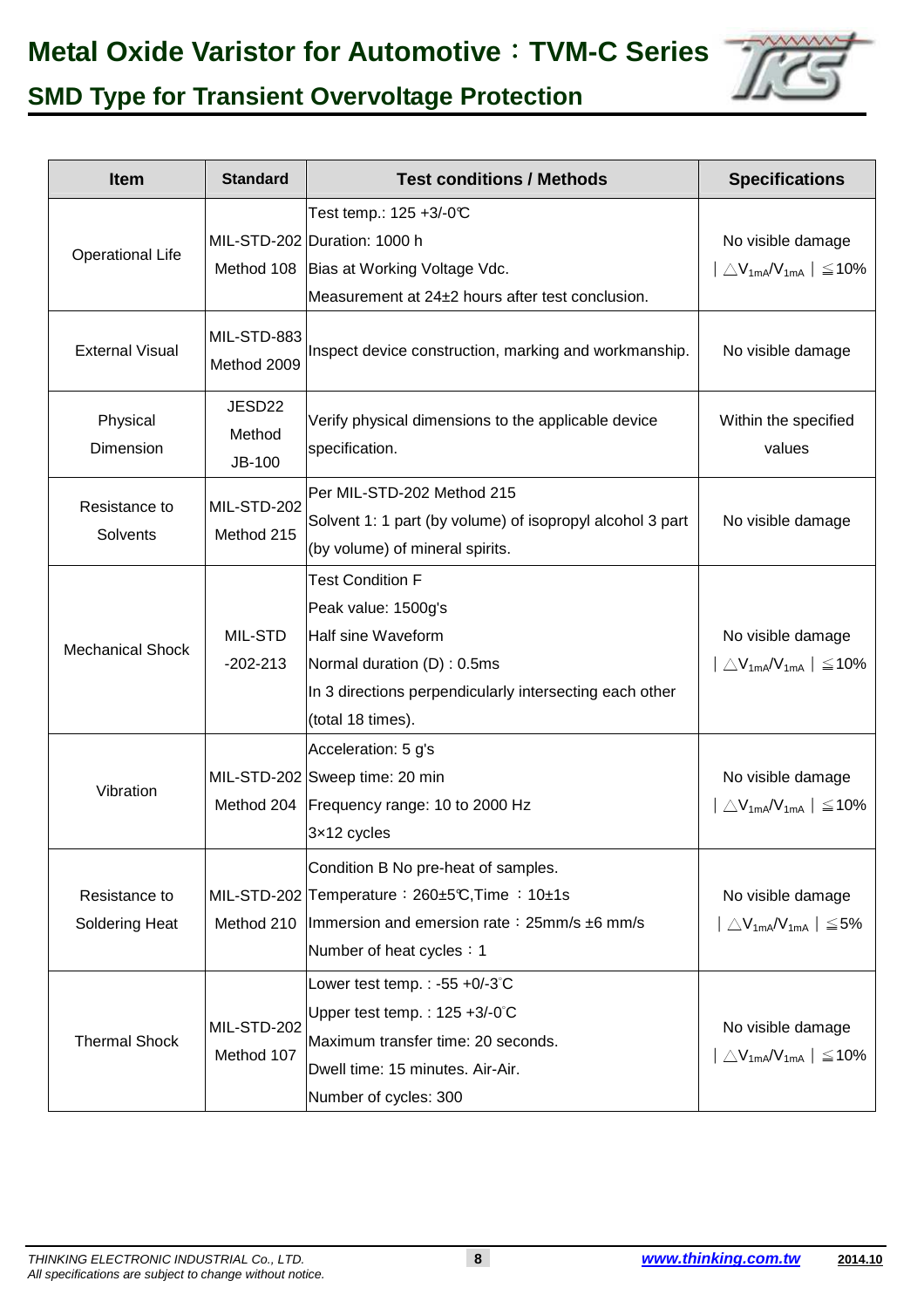## **Metal Oxide Varistor for Automotive**:**TVM-C Series**



## **SMD Type for Transient Overvoltage Protection**

| <b>Item</b>                               | <b>Standard</b>                    | <b>Test conditions / Methods</b>                                                                                                                                  | <b>Specifications</b>                                                            |
|-------------------------------------------|------------------------------------|-------------------------------------------------------------------------------------------------------------------------------------------------------------------|----------------------------------------------------------------------------------|
| <b>ESD</b>                                | AEC-Q200<br>$-002$                 | Discharge capacitance: 150 pF<br>Charging voltage: 6 KV<br>Contact discharge<br>1 pulse in each polarity                                                          | No visible damage<br>$\triangle$ V <sub>1mA</sub> /V <sub>1mA</sub>   $\leq$ 10% |
| Solderability                             | IEC 60068-2-<br>58<br>J-STD-002    | a) 4 h $@$ 155°C dry heat<br>Dip @245 $\pm$ 5 $\degree$ C<br>$3\pm0.3$ sec<br>b)Steam aging 8h±15min @93±3℃<br>Dip @260±5°C<br>7±0.5sec                           | 95% of termination wetted                                                        |
| Electrical<br>Characterization            |                                    | Specifications $V1mA(-55^{\circ}C) \cdot V1mA(25^{\circ}C) \cdot V1mA(125^{\circ}C)$                                                                              | Within the specified values                                                      |
| <b>Board Flex</b>                         | AEC-Q200<br>$-005$<br>(JIS-C-6429) | Bend the board: 2mm (Min.)<br>Duration: 60 (+5) Sec                                                                                                               | No visible damage<br>$\triangle V_{1mA} / V_{1mA}$   $\leq 10\%$                 |
| <b>Terminal Strength</b>                  | AEC-Q200<br>$-006$                 | Apply force:<br>$0402 = 0.5$ kg (5 N)<br>$ 0603=1.0$ kg (10 N)<br>(JIS-C-6429) Chip size>0805=1.8kg (17.7 N)<br>Duration of the applied forces $\div 60 (+1)$ Sec | No visible damage<br>$\triangle$ V <sub>1mA</sub> /V <sub>1mA</sub>   $\leq$ 10% |
| <b>Electrical Transient</b><br>Conduction |                                    | Test pulses 5a<br>(ISO-7637-2) Number of pulses: 10<br>Test Energy: W <sub>LD</sub> (Load dump)                                                                   | No visible damage<br>$\triangle$ V <sub>1mA</sub> /V <sub>1mA</sub>   $\leq$ 15% |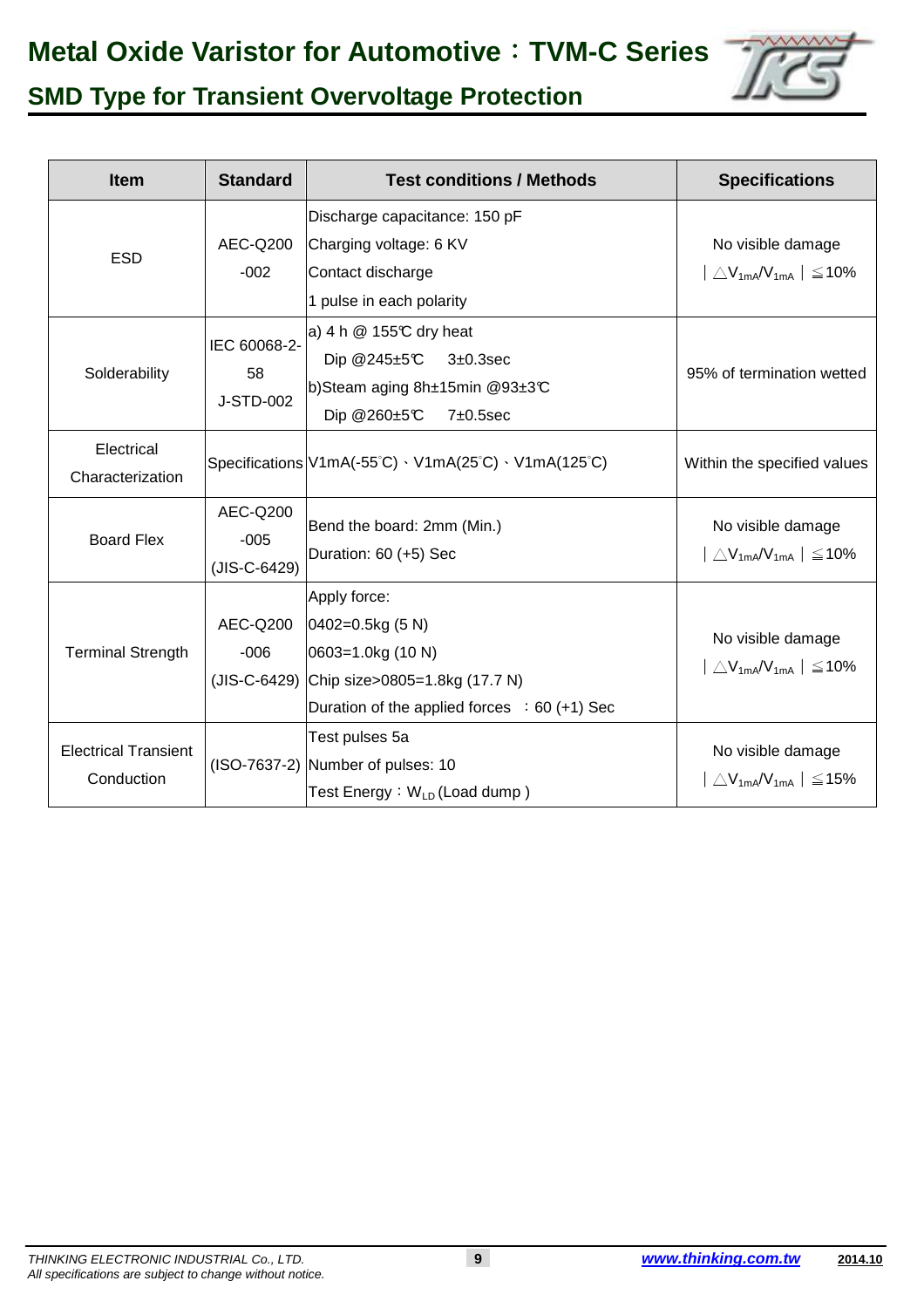

- **Packaging**
	- **Taping Specification (SMD 0402)**



(Unit: mm)

| Index | $\mathsf A_0$ | $B_0$ | W    |      |       |      | $P_{2}$ | ${\sf P}_0$ | $\mathsf{D}_0$ | rx0  |
|-------|---------------|-------|------|------|-------|------|---------|-------------|----------------|------|
| Size  | ±0.05         | ±0.12 | ±0.2 | ±0.1 | ±0.05 | ±0.1 | ±0.05   | ±0.1        | ±0.1           | ±0.1 |
| 0402  | 0.62          | 1.12  |      | 1.75 | 3.5   |      |         |             | 1.55           | 0.60 |

 $\bullet$ **Taping Specification (SMD 0603 & 0805)** 



|       |                |       |      |      |       |       |                |       |       | (Unit: mm) |
|-------|----------------|-------|------|------|-------|-------|----------------|-------|-------|------------|
| Vndex | A <sub>0</sub> | $B_0$ | W    | E    | F     | $P_1$ | P <sub>2</sub> | $P_0$ | $D_0$ | $K_0$      |
| Size  | ±0.2           | ±0.2  | ±0.2 | ±0.1 | ±0.05 | ±0.1  | ±0.05          | ±0.1  | ±0.1  | ±0.1       |
| 0603  | 1.1            | 1.9   | 8    | 1.75 | 3.5   | 4     | $\overline{2}$ | 4     | 1.55  | 0.95       |
| 0805  | 1.5            | 2.3   | 8    | 1.75 | 3.5   | 4     | 2              | 4     | 1.55  | 1.0        |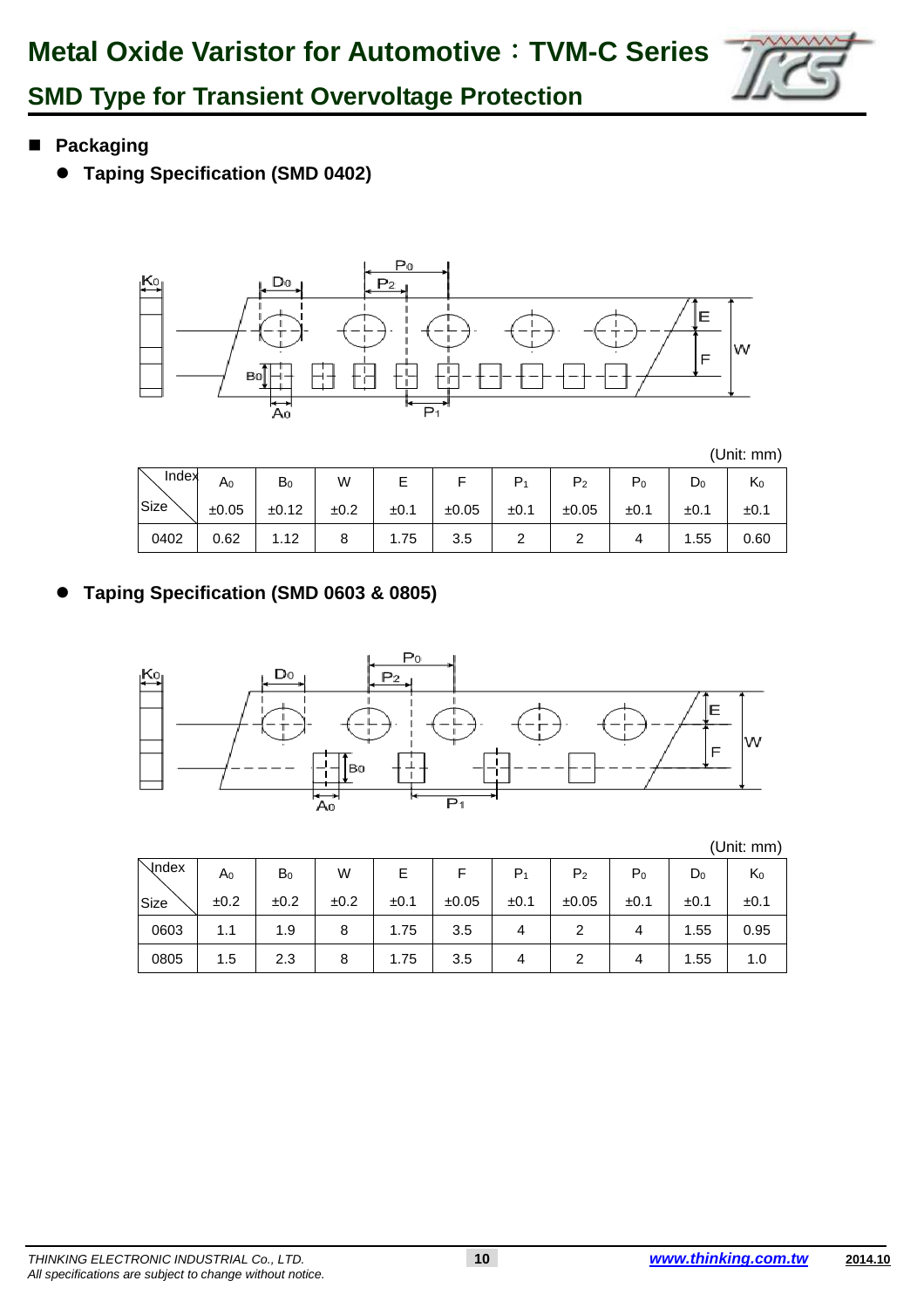

### $\bullet$ **Taping Specification(SMD 1206 & 1210)**



| 、Index I | A <sub>0</sub> | $B_0$ | W    |           |       | P <sub>1</sub> | P <sub>2</sub> | P <sub>0</sub> | $D_0$ | D <sub>1</sub> |      |
|----------|----------------|-------|------|-----------|-------|----------------|----------------|----------------|-------|----------------|------|
| Size     | ±0.2           | ±0.2  | ±0.2 | $\pm 0.1$ | ±0.05 | ±0.1           | ±0.05          | ±0.1           | ±0.1  | ±0.1           | ±0.1 |
| 1206     | 1.85           | 3.45  | 8    | 1.75      | 3.5   |                |                |                | 1.55  |                | 0.25 |
| 1210     | 2.75           | 3.55  | 8    | 1.75      | 3.5   |                |                |                | 1.55  |                | 0.25 |

### $\bullet$ **Taping Specification(SMD 1812 & 2220)**



(Unit: mm)

| $\scriptstyle\diagdown$ Index | A <sub>0</sub> | $B_0$ | W    |      |       | $P_1$ | P <sub>2</sub> | $P_0$ | $D_0$ | $D_1$ |      |
|-------------------------------|----------------|-------|------|------|-------|-------|----------------|-------|-------|-------|------|
| Size                          | ±0.2           | ±0.2  | ±0.3 | ±0.1 | ±0.05 | ±0.1  | ±0.05          | ±0.1  | ±0.1  | ±0.1  | ±0.1 |
| 1812                          | 3.65           | 4.96  | 12   | 1.75 | 5.5   | 8     |                |       | 1.55  | 1.5   | 0.25 |
| 2220                          | 5.50           | 6.25  | 12   | 1.75 | 5.5   | 8     |                |       | 1.55  | 1.5   | 0.25 |